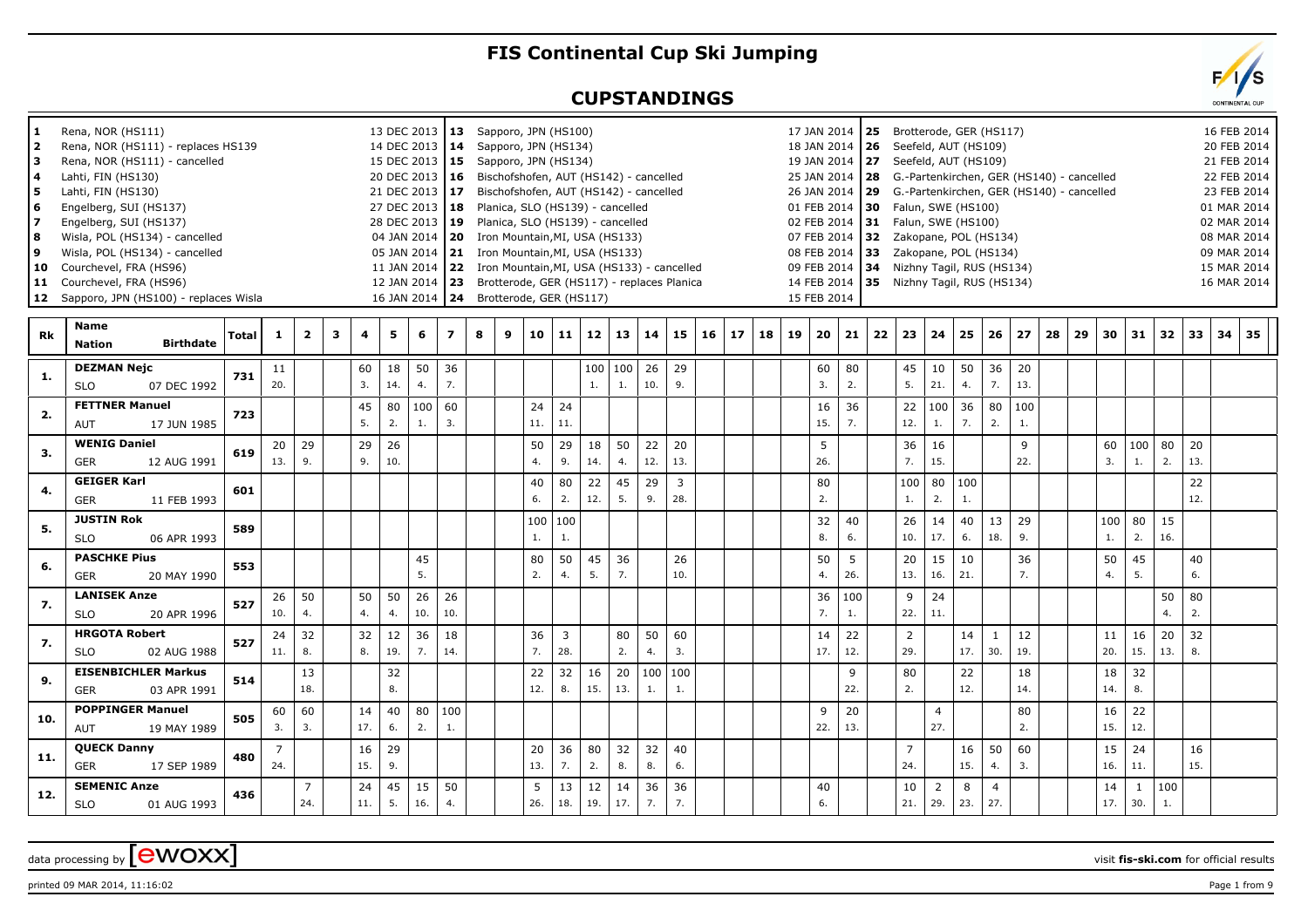| Rk  | Name<br><b>Birthdate</b><br>Nation                   | Total | $\mathbf{1}$ | $\overline{\mathbf{2}}$ | 3 | 4        | 5              | 6                     | $\overline{ }$ | 8 | 9 | 10        | 11           | 12  | 13        | 14        | 15                  | 16 | 17 | 18 | 19 | 20        | 21        | 22 | 23        | 24        | 25        | 26             | 27        | 28 | 29 | 30  | 31       | 32        | 33       | 34 | 35 |
|-----|------------------------------------------------------|-------|--------------|-------------------------|---|----------|----------------|-----------------------|----------------|---|---|-----------|--------------|-----|-----------|-----------|---------------------|----|----|----|----|-----------|-----------|----|-----------|-----------|-----------|----------------|-----------|----|----|-----|----------|-----------|----------|----|----|
|     |                                                      |       |              |                         |   |          |                |                       |                |   |   |           |              |     |           |           |                     |    |    |    |    |           |           |    |           |           |           |                |           |    |    |     |          |           |          |    |    |
| 13. | <b>HAYBOECK Michael</b><br>05 MAR 1991               | 350   | 4.           | 50   100<br>1.          |   | 1.       | 100 100<br>1.  |                       |                |   |   |           |              |     |           |           |                     |    |    |    |    |           |           |    |           |           |           |                |           |    |    |     |          |           |          |    |    |
|     | AUT                                                  |       |              |                         |   |          |                |                       |                |   |   |           |              |     |           |           |                     |    |    |    |    |           |           |    |           |           |           |                |           |    |    |     |          |           |          |    |    |
| 14. | <b>PUNGERTAR Matjaz</b><br>14 AUG 1990<br><b>SLO</b> | 325   |              |                         |   |          |                |                       |                |   |   |           | 60<br>3.     |     |           | 18<br>14. | $\mathbf{1}$<br>30. |    |    |    |    | 45<br>5.  | 26<br>10. |    | 40<br>6.  | 50<br>4.  | 80<br>2.  | 5<br>26.       |           |    |    |     |          |           |          |    |    |
|     | <b>HULA Stefan</b>                                   |       | 80           | 26                      |   | 8        | 9              | $\overline{7}$        | 13             |   |   |           |              |     |           |           |                     |    |    |    |    | 24        | 15        |    |           | 6         | 20        | 22             | 6         |    |    | 29  | 8        | 14        | 36       |    |    |
| 15. | 29 SEP 1986<br>POL                                   | 323   | 2.           | 10.                     |   | 23.      | 22.            | 24.                   | 18.            |   |   |           |              |     |           |           |                     |    |    |    |    | 11.       | 16.       |    |           | 25.       | 13.       | 12.            | 25.       |    |    | 9.  | 23.      | 17.       | 7.       |    |    |
|     | <b>DAMJAN Jernej</b>                                 |       | 100          | 80                      |   | 80       | 60             |                       |                |   |   |           |              |     |           |           |                     |    |    |    |    |           |           |    |           |           |           |                |           |    |    |     |          |           |          |    |    |
| 16. | <b>SLO</b><br>28 MAY 1983                            | 320   | 1.           | 2.                      |   | 2.       | 3.             |                       |                |   |   |           |              |     |           |           |                     |    |    |    |    |           |           |    |           |           |           |                |           |    |    |     |          |           |          |    |    |
|     | <b>POGRAJC Andraz</b>                                |       | 22           |                         |   |          | 10             | 24                    | 45             |   |   | 14        | $\mathbf{1}$ | 9   |           | 13        | 18                  |    |    |    |    | 26        | 60        |    | 12        |           | 1         | $\overline{2}$ |           |    |    | 40  | 10       | 9         |          |    |    |
| 17. | 26 SEP 1991<br><b>SLO</b>                            | 316   | 12.          |                         |   |          | 21.            | 11.                   | 5.             |   |   | 17.       | 30.          | 22. |           | 18.       | 14.                 |    |    |    |    | 10.       | 3.        |    | 19.       |           | 30.       | 29.            |           |    |    | 6.  | 21.      | 22.       |          |    |    |
| 18. | <b>HUBER Daniel</b>                                  | 305   |              |                         |   |          |                |                       |                |   |   | 16        | 15           |     |           |           |                     |    |    |    |    |           | 24        |    | 14        | 60        | 60        | 16             | 32        |    |    | 13  | 36       | 6         | 13       |    |    |
|     | 02 JAN 1993<br>AUT                                   |       |              |                         |   |          |                |                       |                |   |   | 15.       | 16.          |     |           |           |                     |    |    |    |    |           | 11.       |    | 17.       | 3.        | 3.        | 15.            | 8.        |    |    | 18. | 7.       | 25.       | 18.      |    |    |
| 19. | <b>PREVC Cene</b>                                    | 279   |              |                         |   | 13       | 8              | 13                    |                |   |   |           |              |     |           |           |                     |    |    |    |    |           |           |    |           |           |           |                |           |    |    | 80  | 45       | 60        | 60       |    |    |
|     | <b>SLO</b><br>12 MAR 1996                            |       |              |                         |   | 18.      | 23.            | 18.                   |                |   |   |           |              |     |           |           |                     |    |    |    |    |           |           |    |           |           |           |                |           |    |    | 2.  | 5.       | 3.        | 3.       |    |    |
| 20. | <b>MURANKA Klemens</b>                               | 277   |              |                         |   |          |                |                       |                |   |   |           |              |     |           |           |                     |    |    |    |    | 100       | 18        |    | 50        | 40        | 13        | 32             | 24        |    |    |     |          |           |          |    |    |
|     | 31 AUG 1994<br>POL                                   |       |              |                         |   |          |                |                       |                |   |   |           |              |     |           |           |                     |    |    |    |    | 1.        | 14.       |    | 4.        | 6.        | 18.       | 8.             | 11.       |    |    |     |          |           |          |    |    |
| 21. | <b>GRIMSRUD Simen Key</b>                            | 256   |              | 14                      |   |          |                |                       | 15             |   |   | 32        | 18           | 50  |           | 60        | 45                  |    |    |    |    |           | 12        |    |           | 10        |           |                |           |    |    |     |          |           |          |    |    |
|     | <b>NOR</b><br>22 MAR 1992                            |       |              | 17.                     |   |          |                |                       | 16.            |   |   | 8.        | 14.          | 4.  |           | 3.        | 5.                  |    |    |    |    |           | 19.       |    |           | 21.       |           |                |           |    |    |     |          |           |          |    |    |
| 22. | <b>ASIKAINEN Lauri</b>                               | 244   |              |                         |   |          |                | 9<br>22.              | 29<br>9.       |   |   |           |              |     |           |           |                     |    |    |    |    | 29<br>9.  | 45<br>5.  |    | 15<br>16. | 20<br>13. | 26<br>10. | 45<br>5.       | 26<br>10. |    |    |     |          |           |          |    |    |
|     | 28 MAY 1989<br>FIN                                   |       |              |                         |   |          |                |                       |                |   |   |           |              |     |           |           |                     |    |    |    |    |           |           |    |           |           |           |                |           |    |    |     |          |           |          |    |    |
| 23. | <b>SCHIFFNER Markus</b><br>AUT<br>05 JUN 1992        | 225   | 14<br>17.    | 8<br>23.                |   | 2<br>29. |                | $\overline{4}$<br>27. | 24<br>11.      |   |   | 12<br>19. |              |     |           |           |                     |    |    |    |    | 15<br>16. | 29<br>9.  |    | 36<br>7.  | 29<br>9.  | 15<br>16. |                | 10<br>21. |    |    |     |          | 22<br>12. | 5<br>26. |    |    |
|     | <b>HAYBOECK Stefan</b>                               |       |              |                         |   |          |                |                       |                |   |   |           |              |     |           |           |                     |    |    |    |    |           |           |    |           |           |           |                |           |    |    |     |          |           |          |    |    |
| 24. | 27 AUG 1989<br>AUT                                   | 212   |              |                         |   |          |                |                       |                |   |   |           |              |     | 13<br>18. | 45<br>5.  | 24<br>11.           |    |    |    |    | 12<br>19. | 6<br>25.  |    |           |           |           | 26<br>10.      | 15<br>16. |    |    |     | 60<br>3. | 3<br>28.  | 8<br>23. |    |    |
|     | <b>TOLLINGER Elias</b>                               |       |              |                         |   |          |                |                       |                |   |   |           |              |     |           |           |                     |    |    |    |    |           |           |    | 13        | 36        | 10        | 29             | 50        |    |    | 26  | 26       |           |          |    |    |
| 25. | 25 MAR 1995<br>AUT                                   | 190   |              |                         |   |          |                |                       |                |   |   |           |              |     |           |           |                     |    |    |    |    |           |           |    | 18.       | 7.        | 21.       | 9.             | 4.        |    |    | 10. | 10.      |           |          |    |    |
|     | <b>ROENSEN Atle Pedersen</b>                         |       |              | $13 \mid 12$            |   |          |                | 18                    | 18             |   |   |           |              |     |           |           |                     |    |    |    |    |           |           |    | 24        | 45        | 45        | 15             |           |    |    |     |          |           |          |    |    |
| 25. | 13 AUG 1988<br><b>NOR</b>                            | 190   | 18.          | 19.                     |   |          |                | 14.                   | 14.            |   |   |           |              |     |           |           |                     |    |    |    |    |           |           |    | 11.       | 5.        | 5.        | 16.            |           |    |    |     |          |           |          |    |    |
|     | <b>GREIDERER Simon</b>                               |       |              | 24                      |   |          | $\overline{7}$ | 60                    | 45             |   |   |           |              |     |           |           |                     |    |    |    |    |           |           |    |           |           |           | 8              | 16        |    |    | 6   | 5        | 12        |          |    |    |
| 27. | 18 JAN 1996<br>AUT                                   | 183   |              | 11.                     |   |          | 24.            | 3.                    | 5.             |   |   |           |              |     |           |           |                     |    |    |    |    |           |           |    |           |           |           | 23.            | 15.       |    |    | 25. | 26.      | 19.       |          |    |    |
| 28. | <b>ALTENBURGER Florian</b>                           | 181   |              |                         |   | 36       | 11             | 11                    | 32             |   |   |           | 5            |     |           |           |                     |    |    |    |    | 10        |           |    |           |           |           | 11             |           |    |    | 32  | 18       | 5         | 10       |    |    |
|     | 02 NOV 1993<br>AUT                                   |       |              |                         |   | 7.       | 20.            | 20.                   | 8.             |   |   |           | 26.          |     |           |           |                     |    |    |    |    | 21.       |           |    |           |           |           | 20.            |           |    |    | 8.  | 14.      | 26.       | 21.      |    |    |
| 29. | <b>ZUPANCIC Miran</b>                                | 173   |              |                         |   |          |                |                       |                |   |   | 9         | 11           | 9   | 32        | 8         | $\overline{7}$      |    |    |    |    |           |           |    |           |           |           |                |           |    |    | 45  | 20       | 32        |          |    |    |
|     | 11 NOV 1989<br><b>SLO</b>                            |       |              |                         |   |          |                |                       |                |   |   | 22.       | 20.          | 22. | 8.        | 23.       | 24.                 |    |    |    |    |           |           |    |           |           |           |                |           |    |    | 5.  | 13.      | 8.        |          |    |    |
| 30. | <b>DESCHWANDEN Gregor</b>                            | 172   |              |                         |   |          |                |                       |                |   |   |           |              | 80  | 20        | 40        | 32                  |    |    |    |    |           |           |    |           |           |           |                |           |    |    |     |          |           |          |    |    |
|     | SUI<br>27 FEB 1991                                   |       |              |                         |   |          |                |                       |                |   |   |           |              | 2.  | 13.       | 6.        | 8.                  |    |    |    |    |           |           |    |           |           |           |                |           |    |    |     |          |           |          |    |    |
| 30. | <b>KOBAYASHI Junshiro</b>                            | 172   |              |                         |   |          |                |                       |                |   |   |           |              |     | 12<br>19. | 80<br>2.  | 80                  |    |    |    |    |           |           |    |           |           |           |                |           |    |    |     |          |           |          |    |    |
|     | <b>JPN</b><br>11 JUN 1991                            |       |              |                         |   |          |                |                       |                |   |   |           |              |     |           |           | 2.                  |    |    |    |    |           |           |    |           |           |           |                |           |    |    |     |          |           |          |    |    |

printed 09 MAR 2014, 11:16:02 **Page 2** from 9 Page 2 from 9 Page 2 from 9 Page 2 from 9 Page 2 from 9 Page 2 from 9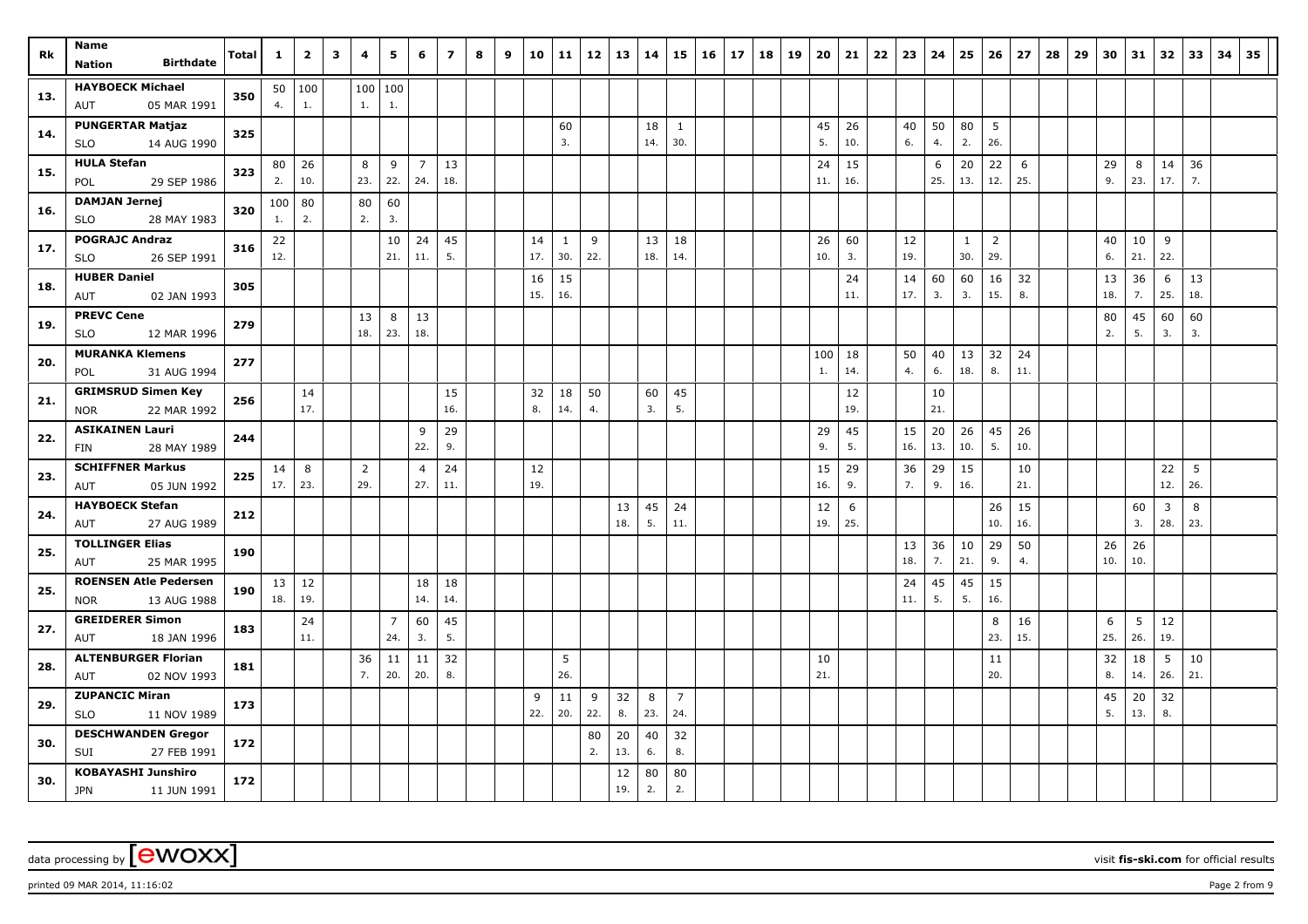| Rk  | Name                                              |       | 1               | $\overline{2}$ | $\mathbf{3}$ | 4        | 5              | 6        | $\overline{z}$        | 8 | 9 | 10             | 11        | 12  | 13  | 14  | 15  | 16 | 17 | 18 | 19 | 20        | 21                    | 22 | 23  | 24             | 25       | 26        | 27  | 28 | 29 | 30                    | 31                    | 32             | 33        | 34 | 35 |
|-----|---------------------------------------------------|-------|-----------------|----------------|--------------|----------|----------------|----------|-----------------------|---|---|----------------|-----------|-----|-----|-----|-----|----|----|----|----|-----------|-----------------------|----|-----|----------------|----------|-----------|-----|----|----|-----------------------|-----------------------|----------------|-----------|----|----|
|     | <b>Birthdate</b><br><b>Nation</b>                 | Total |                 |                |              |          |                |          |                       |   |   |                |           |     |     |     |     |    |    |    |    |           |                       |    |     |                |          |           |     |    |    |                       |                       |                |           |    |    |
| 30. | <b>MAYLAENDER Jan</b>                             | 172   | 12              |                |              | 11       | $\overline{4}$ |          |                       |   |   | 29             | 12        |     | 5   |     |     |    |    |    |    |           |                       |    | 3   | 32             | 32       | 6         | 5   |    |    | $\overline{4}$        | 15                    | $\overline{2}$ |           |    |    |
|     | 29 MAR 1992<br>GER                                |       | 19.             |                |              | 20.      | 27.            |          |                       |   |   | 9.             | 19.       |     | 26. |     |     |    |    |    |    |           |                       |    | 28. | 8.             | 8.       | 25.       | 26. |    |    | 27.                   | 16.                   | 29.            |           |    |    |
| 33. | <b>HAUER Joachim</b>                              | 151   | 5               | 10             |              |          |                |          |                       |   |   |                |           | 24  | 15  | 24  | 8   |    |    |    |    | 8         | 14                    |    |     | 3              |          |           |     |    |    |                       |                       | 40             |           |    |    |
|     | 02 FEB 1991<br><b>NOR</b>                         |       | 26.             | 21.            |              |          |                |          |                       |   |   |                |           | 11. | 16. | 11. | 23. |    |    |    |    | 23.       | 17.                   |    |     | 28.            |          |           |     |    |    |                       |                       | 6.             |           |    |    |
| 33. | <b>JOHANSSON Robert</b>                           | 151   |                 |                |              |          |                |          |                       |   |   |                |           |     |     |     |     |    |    |    |    |           |                       |    | 18  | 20             | 5        | 20        | 22  |    |    | 5                     |                       | 11             | 50        |    |    |
|     | 23 MAR 1990<br><b>NOR</b>                         |       |                 |                |              |          |                |          |                       |   |   |                |           |     |     |     |     |    |    |    |    |           |                       |    | 14. | 13.            | 26.      | 13.       | 12. |    |    | 26.                   |                       | 20.            | 4.        |    |    |
| 35. | <b>LOITZL Wolfgang</b>                            | 140   |                 |                |              |          |                |          |                       |   |   |                |           |     |     |     |     |    |    |    |    |           |                       |    |     |                |          | 100       | 40  |    |    |                       |                       |                |           |    |    |
|     | 13 JAN 1980<br>AUT                                |       |                 |                |              |          |                |          |                       |   |   |                |           |     |     |     |     |    |    |    |    |           |                       |    |     |                |          | 1.        | 6.  |    |    |                       |                       |                |           |    |    |
| 36. | <b>MECHLER Maximilian</b>                         | 139   | 16 <sup>1</sup> | 20             |              | 5        | 15             |          |                       |   |   |                |           |     |     |     |     |    |    |    |    | 11        | 16                    |    |     | $\mathbf{1}$   |          |           |     |    |    |                       |                       | 29             | 26        |    |    |
|     | GER<br>03 JAN 1984                                |       | 15.             | 13.            |              | 26.      | 16.            |          |                       |   |   |                |           |     |     |     |     |    |    |    |    | 20.       | 15.                   |    |     | 30.            |          |           |     |    |    |                       |                       | 9.             | 10.       |    |    |
| 36. | <b>WOLNY Jakub</b>                                | 139   |                 |                |              |          |                | 32       | 3                     |   |   | $\overline{7}$ | 20        |     |     |     |     |    |    |    |    |           |                       |    |     |                |          | 10        | 9   |    |    | $\overline{3}$        | 13                    | 18             | 24        |    |    |
|     | POL<br>15 MAY 1995                                |       |                 |                |              |          |                | 8.       | 28.                   |   |   | 24.            | 13.       |     |     |     |     |    |    |    |    |           |                       |    |     |                |          | 21.       | 22. |    |    | 28.                   | 18.                   | 14.            | 11.       |    |    |
| 38. | <b>ROMOEREN Bjoern Einar</b>                      | 136   |                 |                |              |          |                |          |                       |   |   |                |           |     |     |     |     |    |    |    |    |           |                       |    |     |                |          |           |     |    |    |                       |                       | 36             | 100       |    |    |
|     | 01 APR 1981<br><b>NOR</b>                         |       |                 |                |              |          |                |          |                       |   |   |                |           |     |     |     |     |    |    |    |    |           |                       |    |     |                |          |           |     |    |    |                       |                       | 7.             | 1.        |    |    |
| 39. | <b>BJERKEENGEN Fredrik</b>                        | 134   |                 |                |              |          |                |          |                       |   |   |                |           |     |     |     |     |    |    |    |    | 13        | 50                    |    | 11  | 22             | 18       |           |     |    |    | 9                     | 11                    |                |           |    |    |
|     | <b>NOR</b><br>11 NOV 1988                         |       |                 |                |              |          |                |          |                       |   |   |                |           |     |     |     |     |    |    |    |    | 18.       | 4.                    |    | 20. | 12.            | 14.      |           |     |    |    | 22.                   | 20.                   |                |           |    |    |
| 40. | <b>SCHMITT Martin</b>                             | 127   | 32              | 45             |              | 26       | 24             |          |                       |   |   |                |           |     |     |     |     |    |    |    |    |           |                       |    |     |                |          |           |     |    |    |                       |                       |                |           |    |    |
|     | GER<br>29 JAN 1978                                |       | 8.              | 5.             |              | 10.      | 11.            |          |                       |   |   |                |           |     |     |     |     |    |    |    |    |           |                       |    |     |                |          |           |     |    |    |                       |                       |                |           |    |    |
| 41. | <b>HILDE Tom</b>                                  | 126   |                 |                |              |          |                |          |                       |   |   |                |           |     |     |     |     |    |    |    |    |           |                       |    |     |                |          | 40        |     |    |    | 36                    | 50                    |                |           |    |    |
|     | <b>NOR</b><br>22 SEP 1987                         |       |                 |                |              |          |                |          |                       |   |   |                |           |     |     |     |     |    |    |    |    |           |                       |    |     |                |          | 6.        |     |    |    | 7.                    | $\overline{4}$ .      |                |           |    |    |
| 42. | <b>TANDE Daniel-Andre</b>                         | 122   |                 | 6              |              |          |                | 20       | 80                    |   |   |                |           |     |     |     |     |    |    |    |    |           |                       |    |     |                |          |           |     |    |    |                       |                       | 16             |           |    |    |
|     | 24 JAN 1994<br><b>NOR</b>                         |       |                 | 25.            |              |          |                | 13.      | 2.                    |   |   |                |           |     |     |     |     |    |    |    |    |           |                       |    |     |                |          |           |     |    |    |                       |                       | 15.            |           |    |    |
| 43. | <b>KLUSEK Bartlomiej</b>                          | 118   |                 |                |              |          |                | 29<br>9. | 14<br>17.             |   |   | 26<br>10.      | 26<br>10. |     |     |     |     |    |    |    |    |           |                       |    |     |                | 3<br>28. |           |     |    |    |                       | $\overline{7}$<br>24. | 13<br>18.      |           |    |    |
|     | POL<br>15 JAN 1993                                |       |                 |                |              |          |                |          |                       |   |   |                |           |     |     |     |     |    |    |    |    |           |                       |    |     |                |          |           |     |    |    |                       |                       |                |           |    |    |
| 43. | <b>ZNISZCZOL Aleksander</b><br>08 MAR 1994<br>POL | 118   |                 |                |              |          |                |          |                       |   |   | 45<br>5.       | 22<br>12. |     |     |     |     |    |    |    |    | 6<br>25.  | $\overline{7}$<br>24. |    |     |                |          | 14<br>17. |     |    |    | $\overline{7}$<br>24. | 5<br>26.              |                | 12<br>19. |    |    |
|     | <b>STAUDER Christoph</b>                          |       |                 |                |              |          |                |          |                       |   |   |                |           |     |     |     |     |    |    |    |    |           |                       |    |     |                |          |           |     |    |    |                       |                       |                |           |    |    |
| 45. | 11 MAY 1992<br><b>AUT</b>                         | 113   | 45<br>5.        | 22<br>12.      |              | 6<br>25. | 13<br>18.      |          | $\overline{7}$<br>24. |   |   |                |           |     |     |     |     |    |    |    |    | 20<br>13. |                       |    |     |                |          |           |     |    |    |                       |                       |                |           |    |    |
|     | <b>SOEBERG Sigurd Nymoel</b>                      |       | 29              | 16             |              | 20       | 22             |          | 20                    |   |   |                |           |     |     |     |     |    |    |    |    |           |                       |    |     |                |          |           |     |    |    |                       |                       |                |           |    |    |
| 46. | 31 AUG 1994<br><b>NOR</b>                         | 107   | 9.              | 15.            |              | 13.      | 12.            |          | 13.                   |   |   |                |           |     |     |     |     |    |    |    |    |           |                       |    |     |                |          |           |     |    |    |                       |                       |                |           |    |    |
|     | <b>STJERNEN Andreas</b>                           |       | 15              | $\overline{4}$ |              |          |                | 8        | 10                    |   |   |                |           |     |     |     |     |    |    |    |    |           |                       |    |     |                |          | 24        | 45  |    |    |                       |                       |                |           |    |    |
| 47. | <b>NOR</b><br>30 JUL 1988                         | 106   | 16.             | 27.            |              |          |                | 23.      | 21.                   |   |   |                |           |     |     |     |     |    |    |    |    |           |                       |    |     |                |          | 11.       | 5.  |    |    |                       |                       |                |           |    |    |
|     | <b>LAMY CHAPPUIS Ronan</b>                        |       |                 |                |              |          |                |          |                       |   |   | 60             | 45        |     |     |     |     |    |    |    |    |           |                       |    |     |                |          |           |     |    |    |                       |                       |                |           |    |    |
| 48. | 10 SEP 1993<br><b>FRA</b>                         | 105   |                 |                |              |          |                |          |                       |   |   | 3.             | 5.        |     |     |     |     |    |    |    |    |           |                       |    |     |                |          |           |     |    |    |                       |                       |                |           |    |    |
|     | <b>MEZNAR Mitja</b>                               |       |                 |                |              |          |                |          |                       |   |   | 11             | 9         | 20  | 8   | 12  | 13  |    |    |    |    |           |                       |    |     |                |          |           |     |    |    | 24                    |                       |                |           |    |    |
| 49. | <b>SLO</b><br>30 JUN 1988                         | 97    |                 |                |              |          |                |          |                       |   |   | 20.            | 22.       | 13. | 23. | 19. | 18. |    |    |    |    |           |                       |    |     |                |          |           |     |    |    | 11.                   |                       |                |           |    |    |
|     | <b>KRAFT Stefan</b>                               |       |                 |                |              |          |                |          |                       |   |   |                |           |     |     |     |     |    |    |    |    |           |                       |    | 60  | $\overline{7}$ | 29       |           |     |    |    |                       |                       |                |           |    |    |
| 50. | AUT<br>13 MAY 1993                                | 96    |                 |                |              |          |                |          |                       |   |   |                |           |     |     |     |     |    |    |    |    |           |                       |    | 3.  | 24.            | 9.       |           |     |    |    |                       |                       |                |           |    |    |

data processing by **CWOXX** wisit **fis-ski.com** for official results

printed 09 MAR 2014, 11:16:02 **Page 3** from 9 Page 3 from 9 Page 3 from 9 Page 3 from 9 Page 3 from 9 Page 3 from 9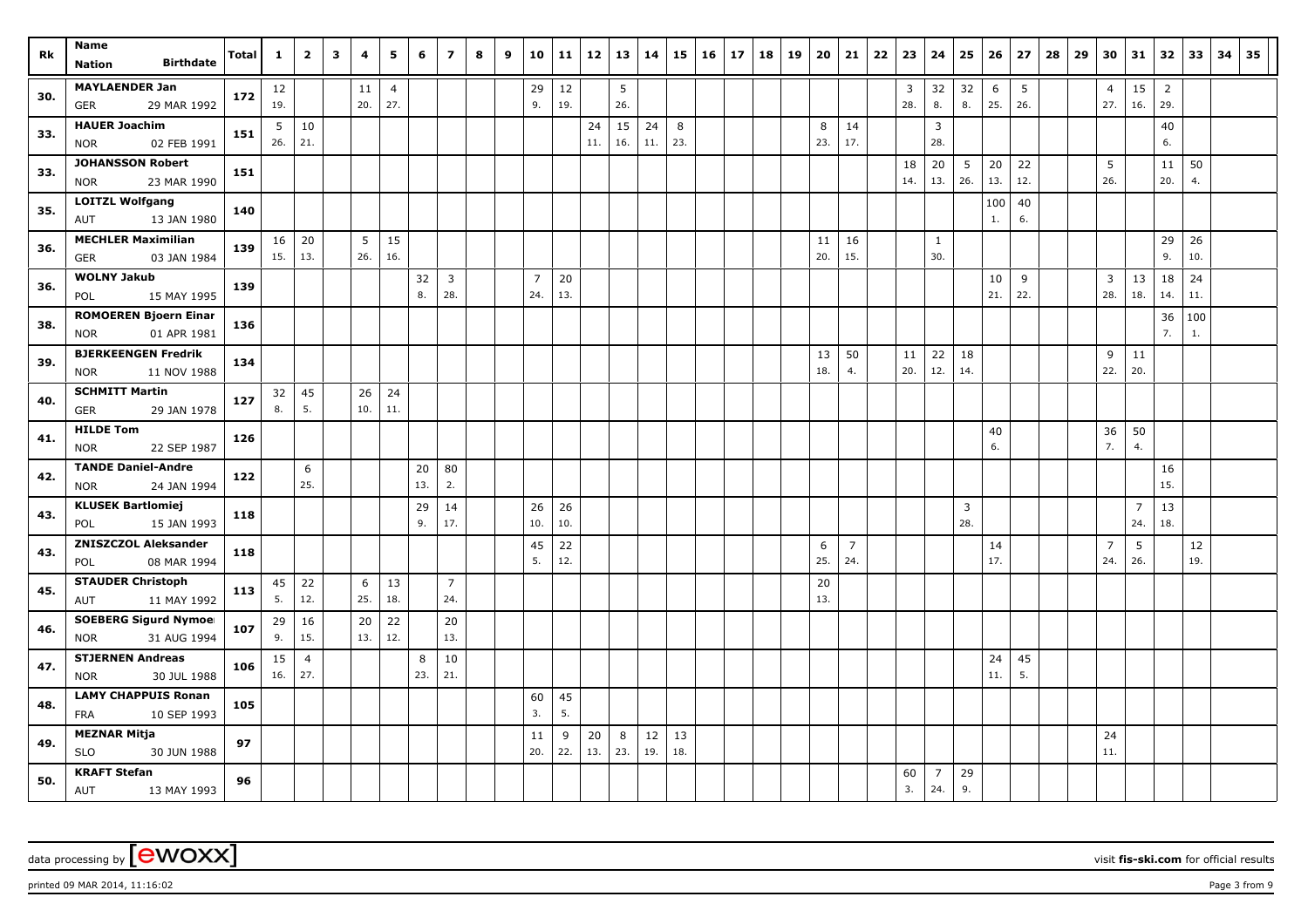| Rk  | Name<br><b>Birthdate</b>                    | Total | $\mathbf{1}$   | $\overline{2}$ | $\mathbf{3}$ | 4        | 5   | - 6       | $\overline{z}$ | 8 | 9 | 10  | 11  | 12                  | 13       | 14             |           | $15 \mid 16$ | 17 | 18 | 19 | 20             | 21  | $22 \mid 23$   | 24        | 25                    | 26        | 27        | 28 | 29 | 30        | 31        | 32                    | 33             | 34 | 35 |
|-----|---------------------------------------------|-------|----------------|----------------|--------------|----------|-----|-----------|----------------|---|---|-----|-----|---------------------|----------|----------------|-----------|--------------|----|----|----|----------------|-----|----------------|-----------|-----------------------|-----------|-----------|----|----|-----------|-----------|-----------------------|----------------|----|----|
|     | <b>Nation</b>                               |       |                |                |              |          |     |           |                |   |   |     |     |                     |          |                |           |              |    |    |    |                |     |                |           |                       |           |           |    |    |           |           |                       |                |    |    |
| 51. | <b>HOSOYAMA Shusaku</b>                     | 93    |                |                |              |          |     |           |                |   |   |     |     | 40<br>6.            | 32<br>8. | 10<br>21.      | 11<br>20. |              |    |    |    |                |     |                |           |                       |           |           |    |    |           |           |                       |                |    |    |
|     | 20 JUL 1984<br>JPN                          |       |                |                |              |          |     |           |                |   |   |     |     |                     |          |                |           |              |    |    |    |                |     |                |           |                       |           |           |    |    |           |           |                       |                |    |    |
| 51. | <b>OKABE Takanobu</b><br>26 OCT 1970<br>JPN | 93    |                |                |              |          |     |           |                |   |   |     |     | $\mathbf{1}$<br>30. | 80<br>2. |                | 12<br>19. |              |    |    |    |                |     |                |           |                       |           |           |    |    |           |           |                       |                |    |    |
|     | <b>STREITLER Patrick</b>                    |       |                |                |              |          |     |           |                |   |   |     |     |                     |          |                |           |              |    |    |    |                |     |                |           |                       |           |           |    |    |           |           |                       |                |    |    |
| 53. | 17 APR 1995<br>AUT                          | 92    |                |                |              |          |     | 10<br>21. | 12<br>19.      |   |   |     |     |                     |          |                |           |              |    |    |    |                |     |                |           |                       | 18<br>14. | 14<br>17. |    |    | 24<br>11. | 14<br>17. |                       |                |    |    |
|     | <b>NAGLIC Tomaz</b>                         |       |                |                |              |          |     |           |                |   |   |     |     |                     |          |                |           |              |    |    |    | 18             | 36  |                | 13        |                       | 9         | 11        |    |    |           |           |                       |                |    |    |
| 54. | <b>SLO</b><br>18 JUL 1989                   | 87    |                |                |              |          |     |           |                |   |   |     |     |                     |          |                |           |              |    |    |    | 14.            | 7.  |                | 18.       |                       | 22.       | 20.       |    |    |           |           |                       |                |    |    |
| 55. | <b>AIGNER Clemens</b>                       | 85    |                |                |              |          |     |           |                |   |   | 18  | 40  |                     |          |                |           |              |    |    |    | $\mathbf{1}$   |     |                |           |                       |           |           |    |    |           |           | 26                    |                |    |    |
|     | AUT<br>02 FEB 1993                          |       |                |                |              |          |     |           |                |   |   | 14. | 6.  |                     |          |                |           |              |    |    |    | 30.            |     |                |           |                       |           |           |    |    |           |           | 10.                   |                |    |    |
| 56. | <b>DIETHART Thomas</b>                      | 80    | 40             | 40             |              |          |     |           |                |   |   |     |     |                     |          |                |           |              |    |    |    |                |     |                |           |                       |           |           |    |    |           |           |                       |                |    |    |
|     | 25 FEB 1992<br>AUT                          |       | 6.             | 6.             |              |          |     |           |                |   |   |     |     |                     |          |                |           |              |    |    |    |                |     |                |           |                       |           |           |    |    |           |           |                       |                |    |    |
| 57. | <b>HEISKANEN Sami</b>                       | 79    | 8              |                |              | 22       |     |           |                |   |   |     |     | 32                  |          | $\overline{3}$ | 14        |              |    |    |    |                |     |                |           |                       |           |           |    |    |           |           |                       |                |    |    |
|     | 14 OCT 1991<br>FIN                          |       | 23.            |                |              | 12.      |     |           |                |   |   |     |     | 8.                  |          | 28.            | 17.       |              |    |    |    |                |     |                |           |                       |           |           |    |    |           |           |                       |                |    |    |
| 58. | <b>FORFANG Johann Andre</b>                 | 75    | 36             | 36             |              |          |     |           |                |   |   |     |     |                     |          |                |           |              |    |    |    |                |     |                |           |                       |           |           |    |    |           |           |                       | $\overline{3}$ |    |    |
|     | 04 JUL 1995<br>NOR                          |       | 7.             | 7.             |              |          |     |           |                |   |   |     |     |                     |          |                |           |              |    |    |    |                |     |                |           |                       |           |           |    |    |           |           |                       | 28.            |    |    |
| 59. | <b>BIEGUN Krzysztof</b>                     | 74    |                |                |              |          |     |           |                |   |   |     |     |                     |          |                |           |              |    |    |    |                | 11  |                |           |                       |           |           |    |    | 8         |           | 10                    | 45             |    |    |
|     | POL<br>21 MAY 1994                          |       |                |                |              |          |     |           |                |   |   |     |     |                     |          |                |           |              |    |    |    |                | 20. |                |           |                       |           |           |    |    | 23.       |           | 21.                   | 5.             |    |    |
| 60. | <b>KOZISEK Cestmir</b>                      | 67    |                |                |              |          |     |           |                |   |   |     |     |                     |          |                |           |              |    |    |    |                |     | 29<br>9.       | 26<br>10. | 12<br>19.             |           |           |    |    |           |           |                       |                |    |    |
|     | 09 NOV 1991<br>CZE<br><b>LEIHE Stephan</b>  |       |                |                |              |          |     |           |                |   |   |     |     |                     |          |                |           |              |    |    |    |                |     |                |           |                       |           |           |    |    |           |           |                       |                |    |    |
| 60. | GER<br>05 JAN 1992                          | 67    |                |                |              | 9<br>22. |     |           |                |   |   |     |     |                     |          |                |           |              |    |    |    |                |     | 6<br>25.       |           | $\overline{4}$<br>27. |           |           |    |    | 12<br>19. | 29<br>9.  | $\overline{7}$<br>24. |                |    |    |
|     | <b>KOIVURANTA Anssi</b>                     |       | $\overline{4}$ |                |              | 40       | 20  |           |                |   |   |     |     |                     |          |                |           |              |    |    |    |                |     |                |           |                       |           |           |    |    |           |           |                       |                |    |    |
| 62. | FIN<br>03 JUL 1988                          | 64    | 27.            |                |              | 6.       | 13. |           |                |   |   |     |     |                     |          |                |           |              |    |    |    |                |     |                |           |                       |           |           |    |    |           |           |                       |                |    |    |
|     | <b>SCHOFT Felix</b>                         |       |                |                |              |          |     | 12        | 22             |   |   |     |     |                     |          |                |           |              |    |    |    | $\overline{7}$ | 10  | $\overline{4}$ | 8         |                       |           |           |    |    |           |           |                       |                |    |    |
| 63. | <b>GER</b><br>06 JUL 1990                   | 63    |                |                |              |          |     | 19.       | 12.            |   |   |     |     |                     |          |                |           |              |    |    |    | 24.            | 21. | 27.            | 23.       |                       |           |           |    |    |           |           |                       |                |    |    |
|     | <b>INGVALDSEN Ole Marius</b>                |       |                |                |              |          |     |           |                |   |   |     |     |                     |          |                |           |              |    |    |    |                |     |                |           |                       | 60        |           |    |    |           |           |                       |                |    |    |
| 64. | 02 OCT 1985<br>NOR                          | 60    |                |                |              |          |     |           |                |   |   |     |     |                     |          |                |           |              |    |    |    |                |     |                |           |                       | 3.        |           |    |    |           |           |                       |                |    |    |
|     | <b>MAKSIMOCHKIN Mikhail</b>                 |       |                |                |              |          |     |           |                |   |   |     |     |                     |          |                |           |              |    |    |    |                |     |                |           |                       |           |           |    |    |           |           | 45                    | 15             |    |    |
| 64. | 29 AUG 1993<br><b>RUS</b>                   | 60    |                |                |              |          |     |           |                |   |   |     |     |                     |          |                |           |              |    |    |    |                |     |                |           |                       |           |           |    |    |           |           | 5.                    | 16.            |    |    |
|     | <b>NIEMI Sami</b>                           |       |                |                |              |          |     |           |                |   |   |     |     | 32                  |          | 11             | 15        |              |    |    |    |                |     |                |           |                       |           |           |    |    |           |           |                       |                |    |    |
| 66. | FIN<br>16 FEB 1991                          | 58    |                |                |              |          |     |           |                |   |   |     |     | 8.                  |          | 20.            | 16.       |              |    |    |    |                |     |                |           |                       |           |           |    |    |           |           |                       |                |    |    |
| 67. | <b>DREHER Michael</b>                       | 53    |                |                |              |          |     |           |                |   |   |     |     |                     |          |                |           |              |    |    |    |                |     |                |           |                       |           |           |    |    |           |           | 24                    | 29             |    |    |
|     | <b>GER</b><br>30 JAN 1993                   |       |                |                |              |          |     |           |                |   |   |     |     |                     |          |                |           |              |    |    |    |                |     |                |           |                       |           |           |    |    |           |           | 11.                   | 9.             |    |    |
| 68. | <b>UNTERBERGER David</b>                    | 52    |                |                |              |          |     |           |                |   |   |     | 16  | 36                  |          |                |           |              |    |    |    |                |     |                |           |                       |           |           |    |    |           |           |                       |                |    |    |
|     | 23 SEP 1988<br>AUT                          |       |                |                |              |          |     |           |                |   |   |     | 15. | 7.                  |          |                |           |              |    |    |    |                |     |                |           |                       |           |           |    |    |           |           |                       |                |    |    |
| 68. | <b>KOREK Dusty</b>                          | 52    |                |                |              |          |     |           |                |   |   |     |     |                     |          | $\overline{2}$ | 50        |              |    |    |    |                |     |                |           |                       |           |           |    |    |           |           |                       |                |    |    |
|     | CAN<br>19 APR 1995                          |       |                |                |              |          |     |           |                |   |   |     |     |                     |          | 29.            | 4.        |              |    |    |    |                |     |                |           |                       |           |           |    |    |           |           |                       |                |    |    |

printed 09 MAR 2014, 11:16:02 **Page 4 from 9** Page 4 from 9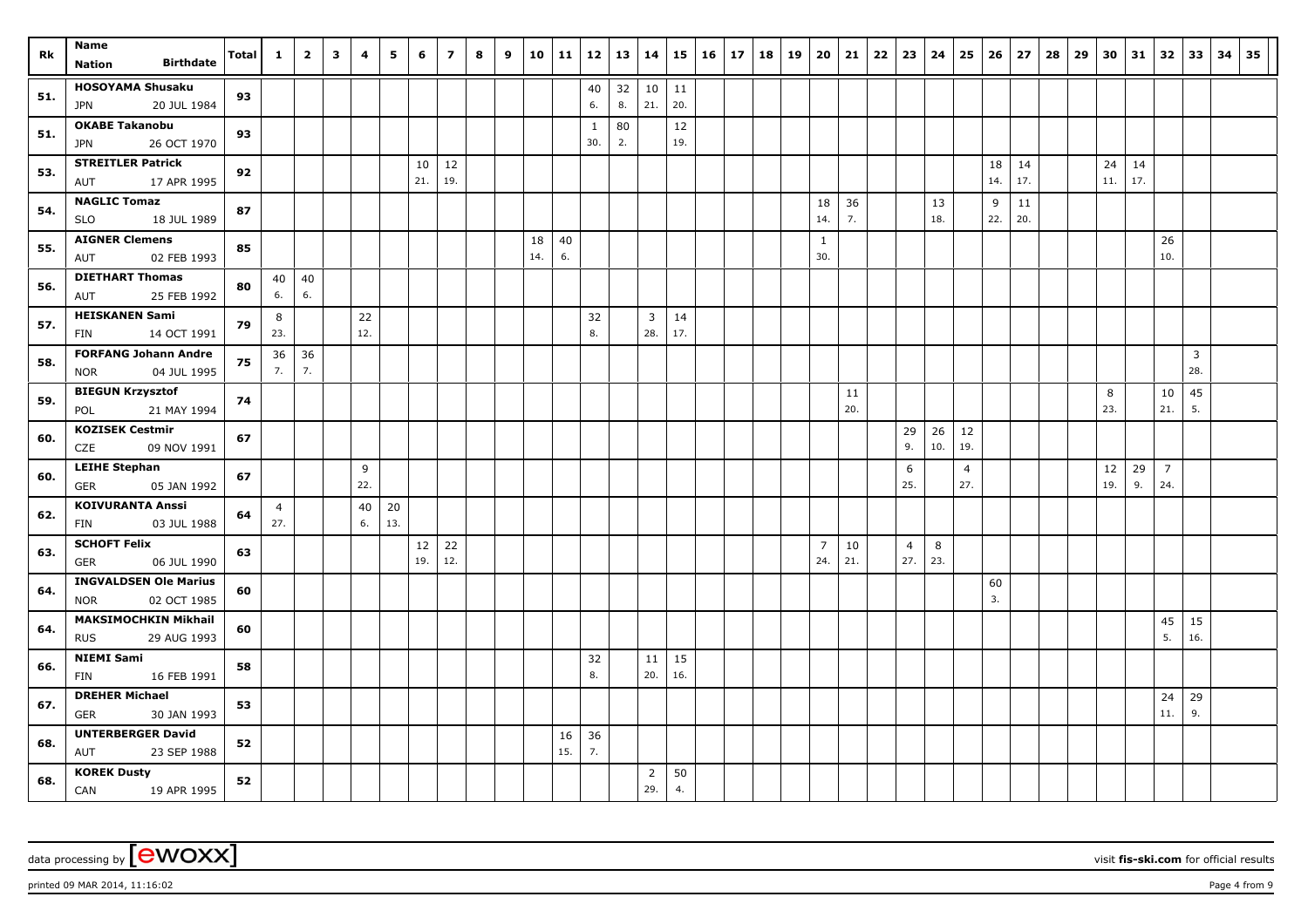| Rk  | Name                                                     | <b>Total</b> | $\mathbf 1$ | $\overline{2}$        | $\mathbf{3}$ | 4                     | 5         | 6         | $\overline{z}$        | 8 | 9 | 10                    | 11        | 12                    | 13        | 14        | 15        | 16 | 17 | 18 | 19 | 20                    | 21 | 22 | 23        | 24        | 25                    | 26                    | 27                    | 28 | 29 | 30                  | 31                    | 32 | 33                    | 34 | 35 |
|-----|----------------------------------------------------------|--------------|-------------|-----------------------|--------------|-----------------------|-----------|-----------|-----------------------|---|---|-----------------------|-----------|-----------------------|-----------|-----------|-----------|----|----|----|----|-----------------------|----|----|-----------|-----------|-----------------------|-----------------------|-----------------------|----|----|---------------------|-----------------------|----|-----------------------|----|----|
|     | <b>Birthdate</b><br><b>Nation</b>                        |              |             |                       |              |                       |           |           |                       |   |   |                       |           |                       |           |           |           |    |    |    |    |                       |    |    |           |           |                       |                       |                       |    |    |                     |                       |    |                       |    |    |
| 68. | <b>GRIGOLI Marco</b><br>27 APR 1991<br>SUI               | 52           |             |                       |              |                       |           |           | $\overline{4}$<br>27. |   |   | $\overline{2}$<br>29. | 8<br>23.  | 15<br>16.             | 9<br>22.  |           |           |    |    |    |    |                       |    |    | 5<br>26.  |           |                       |                       |                       |    |    |                     | 9<br>22.              |    |                       |    |    |
| 71. | <b>MAEAETTAE Jarkko</b><br>28 DEC 1994<br>FIN            | 51           |             |                       |              | 15<br>16.             | 36<br>7.  |           |                       |   |   |                       |           |                       |           |           |           |    |    |    |    |                       |    |    |           |           |                       |                       |                       |    |    |                     |                       |    |                       |    |    |
| 71. | <b>KAELIN Pascal</b><br>SUI<br>11 JAN 1993               | 51           | 9<br>22.    | 9<br>22.              |              |                       |           |           |                       |   |   |                       |           | $\overline{4}$<br>27. |           |           | 18<br>14. |    |    |    |    | $\overline{3}$<br>28. |    |    |           |           |                       |                       |                       |    |    | $\mathbf{1}$<br>30. | $\overline{7}$<br>24. |    |                       |    |    |
| 71. | <b>NEUMAYER Michael</b><br><b>GER</b><br>15 JAN 1979     | 51           |             |                       |              |                       |           |           |                       |   |   |                       |           |                       |           |           |           |    |    |    |    |                       |    |    | 16<br>15. | 11<br>20. | 24<br>11.             |                       |                       |    |    |                     |                       |    |                       |    |    |
| 74. | <b>KLINGA Sebastian</b><br>26 APR 1992<br>FIN            | 50           |             | $\overline{3}$<br>28. |              |                       |           | 22<br>12. | 5<br>26.              |   |   |                       |           |                       |           |           |           |    |    |    |    |                       |    |    |           | 13<br>18. | $\overline{7}$<br>24. |                       |                       |    |    |                     |                       |    |                       |    |    |
| 75. | <b>DESCOMBES SEVOIE Vin</b><br>09 JAN 1984<br><b>FRA</b> | 48           |             |                       |              |                       |           |           |                       |   |   |                       |           |                       |           |           |           |    |    |    |    |                       |    |    |           |           | 6<br>25.              | $\overline{7}$<br>24. | 13<br>18.             |    |    | 10<br>21.           | $12\,$<br>19.         |    |                       |    |    |
| 76. | <b>SWENSEN Vegard</b><br>22 OCT 1986<br><b>NOR</b>       | 45           |             |                       |              |                       |           |           |                       |   |   |                       |           | 15<br>16.             | 16<br>15. |           | 9<br>22.  |    |    |    |    |                       |    |    |           | 5<br>26.  |                       |                       |                       |    |    |                     |                       |    |                       |    |    |
| 77. | <b>CHOI Seou</b><br>03 DEC 1982<br><b>KOR</b>            | 44           |             |                       |              |                       |           |           |                       |   |   | 10<br>21.             | 15<br>16. | 11<br>20.             | 8<br>23.  |           |           |    |    |    |    |                       |    |    |           |           |                       |                       |                       |    |    |                     |                       |    |                       |    |    |
| 78. | <b>SEDLAK Borek</b><br>CZE<br>15 JUN 1981                | 41           |             |                       |              |                       |           | 40<br>6.  | $\mathbf{1}$<br>30.   |   |   |                       |           |                       |           |           |           |    |    |    |    |                       |    |    |           |           |                       |                       |                       |    |    |                     |                       |    |                       |    |    |
| 79. | <b>SJOEEN Phillip</b><br><b>NOR</b><br>24 DEC 1995       | 40           | 18<br>14.   | 18<br>14.             |              | $\overline{4}$<br>27. |           |           |                       |   |   |                       |           |                       |           |           |           |    |    |    |    |                       |    |    |           |           |                       |                       |                       |    |    |                     |                       |    |                       |    |    |
| 79. | <b>SATO Yukiya</b><br>19 JUN 1995<br>JPN                 | 40           |             |                       |              |                       |           |           |                       |   |   |                       |           |                       | 40<br>6.  |           |           |    |    |    |    |                       |    |    |           |           |                       |                       |                       |    |    |                     |                       |    |                       |    |    |
| 81. | <b>MIETUS Krzysztof</b><br>08 MAR 1991<br>POL            | 39           |             |                       |              |                       |           | 6<br>25.  | 11<br>20.             |   |   |                       |           |                       |           |           |           |    |    |    |    | 22<br>12.             |    |    |           |           |                       |                       |                       |    |    |                     |                       |    |                       |    |    |
| 82. | <b>PITEA Sorin Iulian</b><br>ROU<br>09 JUL 1997          | 38           |             |                       |              |                       |           |           | 9<br>22.              |   |   |                       |           | $\overline{7}$<br>24. |           |           | 22<br>12. |    |    |    |    |                       |    |    |           |           |                       |                       |                       |    |    |                     |                       |    |                       |    |    |
| 83. | <b>KEITURI Kalle</b><br><b>FIN</b><br>25 APR 1984        | 37           |             |                       |              | 18<br>14.             | 16<br>15. |           |                       |   |   |                       |           |                       |           |           |           |    |    |    |    |                       |    |    |           |           |                       |                       | $\overline{3}$<br>28. |    |    |                     |                       |    |                       |    |    |
| 84. | <b>TAKAHASHI Daito</b><br>16 DEC 1980<br><b>JPN</b>      | 33           |             |                       |              |                       |           |           |                       |   |   |                       |           | 13<br>18.             |           | 20<br>13. |           |    |    |    |    |                       |    |    |           |           |                       |                       |                       |    |    |                     |                       |    |                       |    |    |
| 85. | <b>MANDL Ziga</b><br>13 JAN 1990<br><b>SLO</b>           | 31           | 10<br>21.   | 11<br>20.             |              | 10<br>21.             |           |           |                       |   |   |                       |           |                       |           |           |           |    |    |    |    |                       |    |    |           |           |                       |                       |                       |    |    |                     |                       |    |                       |    |    |
| 86. | <b>KOT Jakub</b><br>POL<br>19 JAN 1990                   | 28           |             |                       |              |                       |           |           |                       |   |   |                       |           | 26<br>10.             |           |           |           |    |    |    |    |                       |    |    |           |           |                       |                       |                       |    |    |                     |                       |    | $\overline{2}$<br>29. |    |    |
| 87. | <b>ALEXANDER Nicholas</b><br><b>USA</b><br>24 AUG 1988   | 27           |             |                       |              |                       |           |           |                       |   |   |                       |           | $\overline{7}$<br>24. |           | 14<br>17. | 6<br>25.  |    |    |    |    |                       |    |    |           |           |                       |                       |                       |    |    |                     |                       |    |                       |    |    |
| 87. | <b>KOCH Martin</b><br>AUT<br>22 JAN 1982                 | 27           |             | 15<br>16.             |              |                       |           |           |                       |   |   |                       |           |                       |           |           |           |    |    |    |    |                       |    |    |           |           |                       | 12<br>19.             |                       |    |    |                     |                       |    |                       |    |    |

data processing by **CWOXX** wisit **fis-ski.com** for official results

 $p$ rinted 09 MAR 2014, 11:16:02  $p$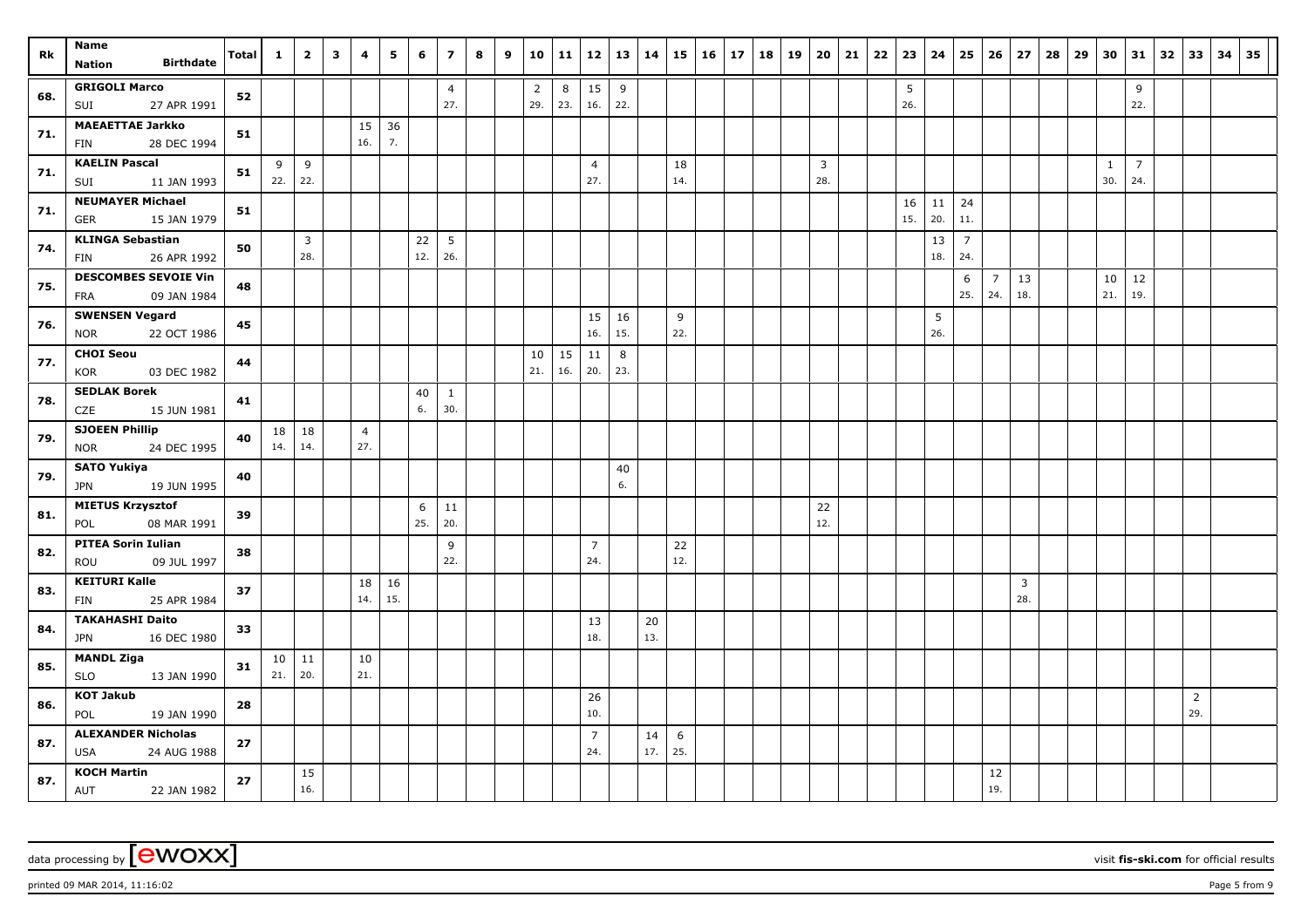|      | Name                                                      |       |              |                | $\overline{\mathbf{3}}$ |                       |                                |           | $\overline{ }$ |   |   |           |                       |    |                       |                       |                       |           |            |    |    |    |           |    |          |    | 25 |    |    |    | 29 |           | 31                    |          |           |    | 35 |
|------|-----------------------------------------------------------|-------|--------------|----------------|-------------------------|-----------------------|--------------------------------|-----------|----------------|---|---|-----------|-----------------------|----|-----------------------|-----------------------|-----------------------|-----------|------------|----|----|----|-----------|----|----------|----|----|----|----|----|----|-----------|-----------------------|----------|-----------|----|----|
| Rk   | <b>Birthdate</b><br><b>Nation</b>                         | Total | $\mathbf{1}$ | $\overline{2}$ |                         | 4                     | 5                              | 6         |                | 8 | 9 | 10        | 11                    | 12 | 13                    | 14                    | 15                    | <b>16</b> | $\vert$ 17 | 18 | 19 | 20 | 21        | 22 | 23       | 24 |    | 26 | 27 | 28 |    | 30        |                       | 32       | 33        | 34 |    |
| 89.  | <b>DELLASEGA Roberto</b><br>15 JUN 1990<br>ITA            | 26    |              |                |                         |                       |                                |           |                |   |   |           |                       |    |                       |                       |                       |           |            |    |    |    |           |    |          |    |    |    |    |    |    |           |                       | 8<br>23. | 18<br>14. |    |    |
| 90.  | <b>EGGENHOFER Markus</b><br>11 DEC 1987<br>AUT            | 25    |              |                |                         |                       |                                |           |                |   |   | 15<br>16. | 10<br>21.             |    |                       |                       |                       |           |            |    |    |    |           |    |          |    |    |    |    |    |    |           |                       |          |           |    |    |
| 91.  | <b>MORRICE Trevor</b><br>CAN<br>23 SEP 1991               | 24    |              |                |                         |                       |                                |           |                |   |   |           |                       |    | 24<br>11.             |                       |                       |           |            |    |    |    |           |    |          |    |    |    |    |    |    |           |                       |          |           |    |    |
| 91.  | <b>WATANABE Hiroaki</b><br>18 SEP 1991<br><b>JPN</b>      | 24    |              |                |                         |                       |                                |           |                |   |   |           |                       |    | 24<br>11.             |                       |                       |           |            |    |    |    |           |    |          |    |    |    |    |    |    |           |                       |          |           |    |    |
| 91.  | <b>TOROK Eduard</b><br>ROU<br>02 MAY 1997                 | 24    |              |                |                         |                       |                                |           | 6<br>25.       |   |   |           |                       |    | $\overline{3}$<br>28. |                       | $\overline{4}$<br>27. |           |            |    |    |    |           |    |          |    |    |    |    |    |    |           |                       |          | 11<br>20. |    |    |
| 91.  | ZAPOTOCZNY Andrzej<br>16 OCT 1991<br>POL                  | 24    |              |                |                         |                       |                                | 5<br>26.  |                |   |   |           |                       |    |                       |                       | 5<br>26.              |           |            |    |    |    |           |    |          |    |    |    |    |    |    |           |                       |          | 14<br>17. |    |    |
| 95.  | <b>NEDREJORD Ole Mathis</b><br>26 JUN 1996<br><b>NOR</b>  | 22    |              |                |                         |                       |                                |           |                |   |   |           |                       |    |                       |                       |                       |           |            |    |    |    |           |    |          |    |    |    |    |    |    | 20<br>13. | $\overline{2}$<br>29. |          |           |    |    |
| 96.  | <b>BERGQUIST Hans Petter</b><br>20 JAN 1994<br><b>NOR</b> | 21    |              |                |                         | 12<br>19.             | 1<br>30.                       |           | 8<br>23.       |   |   |           |                       |    |                       |                       |                       |           |            |    |    |    |           |    |          |    |    |    |    |    |    |           |                       |          |           |    |    |
| 97.  | <b>BERGGAARD Mats Soeha</b><br><b>NOR</b><br>24 AUG 1995  | 20    | 1<br>30.     |                |                         |                       |                                |           |                |   |   | 13<br>18. | 6<br>25.              |    |                       |                       |                       |           |            |    |    |    |           |    |          |    |    |    |    |    |    |           |                       |          |           |    |    |
| 97.  | <b>ITO Kenshiro</b><br>08 JAN 1990<br><b>JPN</b>          | 20    |              |                |                         |                       |                                |           |                |   |   |           |                       |    | 4<br>27.              | 16<br>15.             |                       |           |            |    |    |    |           |    |          |    |    |    |    |    |    |           |                       |          |           |    |    |
| 99.  | <b>KARLEN Gabriel</b><br>SUI<br>10 MAR 1994               | 18    |              |                |                         | 3<br>28.              | 15<br>16.                      |           |                |   |   |           |                       |    |                       |                       |                       |           |            |    |    |    |           |    |          |    |    |    |    |    |    |           |                       |          |           |    |    |
| 100. | <b>POLYCHRONIDIS Nico</b><br>GRE<br>08 NOV 1989           | 17    |              |                |                         |                       |                                |           |                |   |   |           |                       |    |                       | $\overline{7}$<br>24. | 10<br>21.             |           |            |    |    |    |           |    |          |    |    |    |    |    |    |           |                       |          |           |    |    |
| 101. | <b>LUGERT Tobias</b><br><b>GER</b><br>18 JUN 1993         | 16    |              |                |                         |                       |                                | 16<br>15. |                |   |   |           |                       |    |                       |                       |                       |           |            |    |    |    |           |    |          |    |    |    |    |    |    |           |                       |          |           |    |    |
| 102. | <b>LARINTO Ville</b><br>FIN<br>11 APR 1990                | 15    |              |                |                         | $\mathbf{1}$<br>30.   | 6<br>25.                       |           |                |   |   |           |                       |    |                       |                       |                       |           |            |    |    |    |           |    | 8<br>23. |    |    |    |    |    |    |           |                       |          |           |    |    |
| 102. | <b>YLIPULLI Miika</b><br>01 MAR 1995<br>FIN               | 15    |              |                |                         |                       | 5<br>26.                       |           |                |   |   | 6<br>25.  | $\overline{4}$<br>27. |    |                       |                       |                       |           |            |    |    |    |           |    |          |    |    |    |    |    |    |           |                       |          |           |    |    |
| 102. | <b>FRENETTE Peter</b><br>USA<br>24 FEB 1992               | 15    |              | 5<br>26.       |                         | $\overline{7}$<br>24. | $\overline{\mathbf{3}}$<br>28. |           |                |   |   |           |                       |    |                       |                       |                       |           |            |    |    |    |           |    |          |    |    |    |    |    |    |           |                       |          |           |    |    |
| 102. | <b>SAMMELSELG Siim-Tanel</b><br><b>EST</b><br>18 MAY 1993 | 15    |              |                |                         |                       |                                |           |                |   |   |           |                       |    |                       | 15<br>16.             |                       |           |            |    |    |    |           |    |          |    |    |    |    |    |    |           |                       |          |           |    |    |
| 106. | <b>BRADATSCH Sebastian</b><br><b>GER</b><br>08 MAY 1996   | 14    |              |                |                         |                       |                                | 14<br>17. |                |   |   |           |                       |    |                       |                       |                       |           |            |    |    |    |           |    |          |    |    |    |    |    |    |           |                       |          |           |    |    |
| 107. | <b>SCHULER Andreas</b><br>SUI<br>30 DEC 1995              | 13    |              |                |                         |                       |                                |           |                |   |   |           |                       |    |                       |                       |                       |           |            |    |    |    | 13<br>18. |    |          |    |    |    |    |    |    |           |                       |          |           |    |    |

 $p$ rinted 09 MAR 2014, 11:16:02  $p$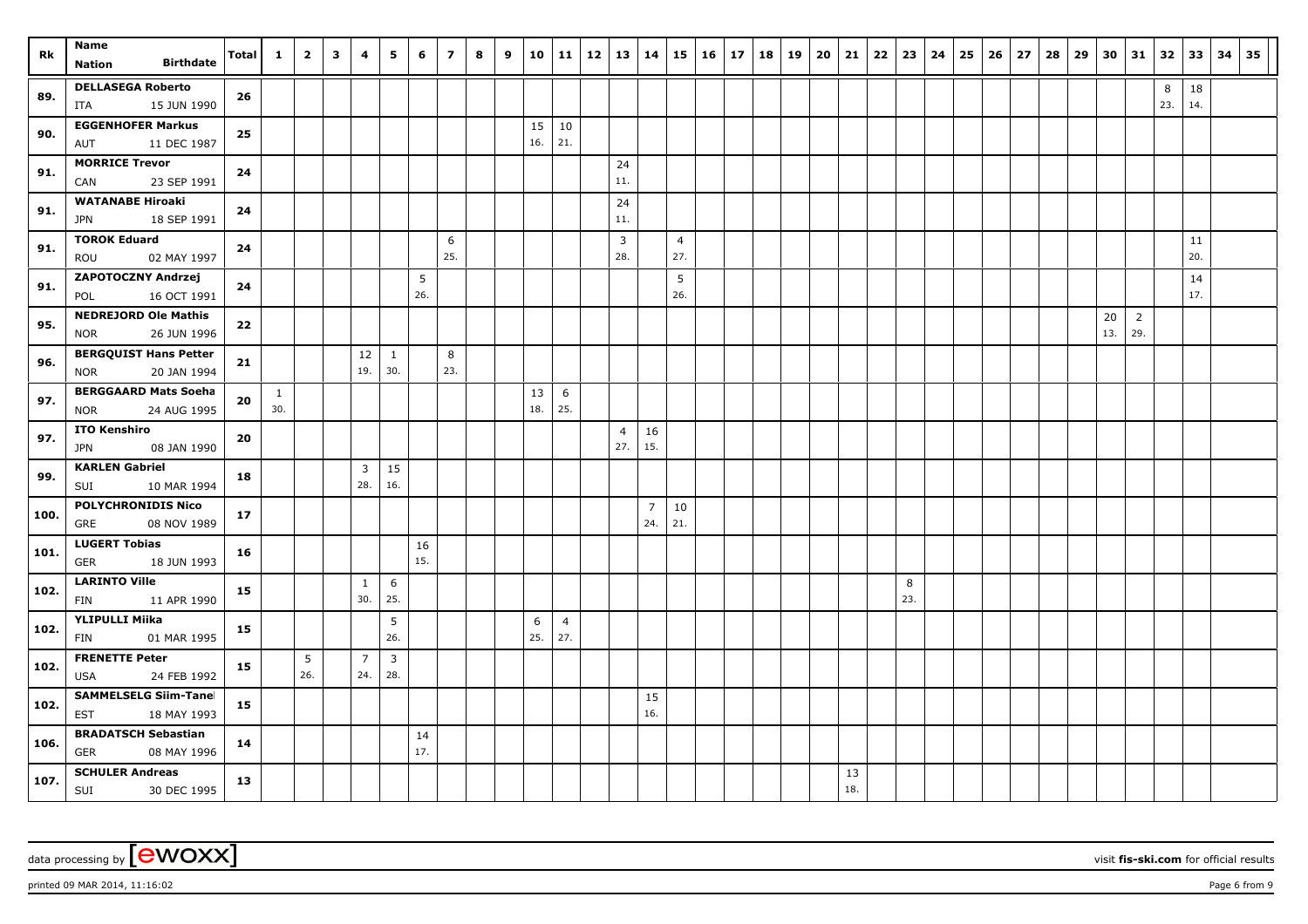|      | Name                                                      |                         |              |                |                         |   |                       |                     |                       |   |   |          |              |           |                       |                       |    |    |    |    |    |                       |                       |    |    |    |                       |                       |                       |    |    |          |    |          |                       |    |    |
|------|-----------------------------------------------------------|-------------------------|--------------|----------------|-------------------------|---|-----------------------|---------------------|-----------------------|---|---|----------|--------------|-----------|-----------------------|-----------------------|----|----|----|----|----|-----------------------|-----------------------|----|----|----|-----------------------|-----------------------|-----------------------|----|----|----------|----|----------|-----------------------|----|----|
| Rk   | <b>Birthdate</b><br><b>Nation</b>                         | Total                   | $\mathbf{1}$ | $\overline{2}$ | $\overline{\mathbf{3}}$ | 4 | 5                     | 6                   | $\overline{z}$        | 8 | 9 | 10       | $11 \mid 12$ |           | 13                    | 14                    | 15 | 16 | 17 | 18 | 19 | 20                    | 21                    | 22 | 23 | 24 | 25                    | 26                    | 27                    | 28 | 29 | 30       | 31 | 32       | 33                    | 34 | 35 |
| 108. | <b>HOSODA Shotaro</b><br>JPN<br>02 DEC 1991               | 12                      |              |                |                         |   |                       |                     |                       |   |   |          |              |           | 12<br>19.             |                       |    |    |    |    |    |                       |                       |    |    |    |                       |                       |                       |    |    |          |    |          |                       |    |    |
| 108. | <b>SHUVALOV Alexander</b><br>30 NOV 1992<br><b>RUS</b>    | 12                      |              |                |                         |   |                       |                     |                       |   |   |          |              |           |                       |                       |    |    |    |    |    |                       |                       |    |    |    | 12<br>19.             |                       |                       |    |    |          |    |          |                       |    |    |
| 108. | <b>JOHNSON Anders</b><br><b>USA</b><br>23 APR 1989        | 12                      |              |                |                         |   |                       |                     |                       |   |   | 3<br>28. |              |           | 8<br>23.              | $\mathbf{1}$<br>30.   |    |    |    |    |    |                       |                       |    |    |    |                       |                       |                       |    |    |          |    |          |                       |    |    |
| 108. | <b>EGLOFF Pascal</b><br>08 AUG 1992<br>SUI                | 12                      |              |                |                         |   |                       |                     | $\overline{2}$<br>29. |   |   |          |              |           | 10<br>21.             |                       |    |    |    |    |    |                       |                       |    |    |    |                       |                       |                       |    |    |          |    |          |                       |    |    |
| 112. | <b>MABBOUX Alexandre</b><br>19 SEP 1991<br><b>FRA</b>     | 11                      |              |                |                         |   |                       | $\mathbf{1}$<br>30. |                       |   |   |          |              |           |                       |                       |    |    |    |    |    |                       |                       |    |    |    |                       |                       |                       |    |    | 2<br>29. |    | 1<br>30. | $\overline{7}$<br>24. |    |    |
| 112. | <b>ZMORAY Tomas</b><br><b>SVK</b><br>26 JUL 1989          | 11                      |              |                |                         |   |                       |                     |                       |   |   |          |              |           | $\overline{2}$<br>29. |                       |    |    |    |    |    |                       |                       |    |    |    |                       |                       |                       |    |    |          |    |          | 9<br>22.              |    |    |
| 112. | <b>KANG Chil-ku</b><br><b>KOR</b><br>08 AUG 1984          | 11                      |              |                |                         |   |                       |                     |                       |   |   |          |              | 11<br>20. |                       |                       |    |    |    |    |    |                       |                       |    |    |    |                       |                       |                       |    |    |          |    |          |                       |    |    |
| 115. | YOSHIOKA Kazuya<br>09 SEP 1978<br>JPN                     | 9                       |              |                |                         |   |                       |                     |                       |   |   |          |              |           |                       | 9<br>22.              |    |    |    |    |    |                       |                       |    |    |    |                       |                       |                       |    |    |          |    |          |                       |    |    |
| 116. | <b>VARESCO Daniele</b><br>25 JUL 1995<br>ITA              | 8                       |              |                |                         |   |                       |                     |                       |   |   |          |              |           |                       |                       |    |    |    |    |    | $\overline{4}$<br>27. | $\overline{4}$<br>27. |    |    |    |                       |                       |                       |    |    |          |    |          |                       |    |    |
| 116. | <b>HAMMER Tord Markusser</b><br>18 JAN 1988<br><b>NOR</b> | 8                       |              |                |                         |   |                       |                     |                       |   |   |          |              |           |                       |                       |    |    |    |    |    |                       | 8<br>23.              |    |    |    |                       |                       |                       |    |    |          |    |          |                       |    |    |
| 116. | <b>BARTOL Gasper</b><br>27 SEP 1991<br><b>SLO</b>         | 8                       |              |                |                         |   |                       |                     |                       |   |   | 8<br>23. |              |           |                       |                       |    |    |    |    |    |                       |                       |    |    |    |                       |                       |                       |    |    |          |    |          |                       |    |    |
| 119. | <b>GLASDER Michael</b><br>USA<br>27 MAR 1989              | $\overline{z}$          |              |                |                         |   |                       |                     |                       |   |   |          | 7<br>24.     |           |                       |                       |    |    |    |    |    |                       |                       |    |    |    |                       |                       |                       |    |    |          |    |          |                       |    |    |
| 119. | <b>CECON Federico</b><br>11 JUN 1994<br>ITA               | $\overline{\mathbf{z}}$ |              |                |                         |   |                       |                     |                       |   |   |          |              |           |                       |                       |    |    |    |    |    | $\overline{2}$<br>29. | $\overline{3}$<br>28. |    |    |    | $\overline{2}$<br>29. |                       |                       |    |    |          |    |          |                       |    |    |
| 119. | <b>HUBER Stefan</b><br>08 MAR 1994<br>AUT                 | $\overline{z}$          |              |                |                         |   |                       |                     |                       |   |   |          |              |           |                       |                       |    |    |    |    |    |                       |                       |    |    |    |                       | $\overline{3}$<br>28. | $\overline{4}$<br>27. |    |    |          |    |          |                       |    |    |
| 119. | <b>HOFER Thomas</b><br>AUT<br>28 JAN 1996                 | $\overline{\mathbf{z}}$ |              |                |                         |   |                       |                     |                       |   |   |          |              |           |                       |                       |    |    |    |    |    |                       |                       |    |    |    |                       |                       | $\overline{7}$<br>24. |    |    |          |    |          |                       |    |    |
| 123. | <b>TOCHIMOTO Shohei</b><br>21 DEC 1989<br>JPN             | 6                       |              |                |                         |   |                       |                     |                       |   |   |          |              |           |                       | 6<br>25.              |    |    |    |    |    |                       |                       |    |    |    |                       |                       |                       |    |    |          |    |          |                       |    |    |
| 123. | <b>ROWLEY Matthew</b><br>CAN<br>04 JUN 1993               | 6                       |              |                |                         |   | $\overline{2}$<br>29. |                     |                       |   |   |          |              |           |                       | $\overline{4}$<br>27. |    |    |    |    |    |                       |                       |    |    |    |                       |                       |                       |    |    |          |    |          |                       |    |    |
| 123. | <b>FUHRE Jan</b><br><b>NOR</b><br>02 JAN 1991             | 6                       | 6<br>25.     |                |                         |   |                       |                     |                       |   |   |          |              |           |                       |                       |    |    |    |    |    |                       |                       |    |    |    |                       |                       |                       |    |    |          |    |          |                       |    |    |
| 123. | <b>BRESADOLA Davide</b><br>ITA<br>10 SEP 1988             | 6                       |              |                |                         |   |                       |                     |                       |   |   |          |              |           |                       |                       |    |    |    |    |    |                       |                       |    |    |    |                       |                       |                       |    |    |          |    |          | 6<br>25.              |    |    |

data processing by **CWOXX** wisit **fis-ski.com** for official results

 $p$ rinted 09 MAR 2014, 11:16:02  $p = 7$  from 9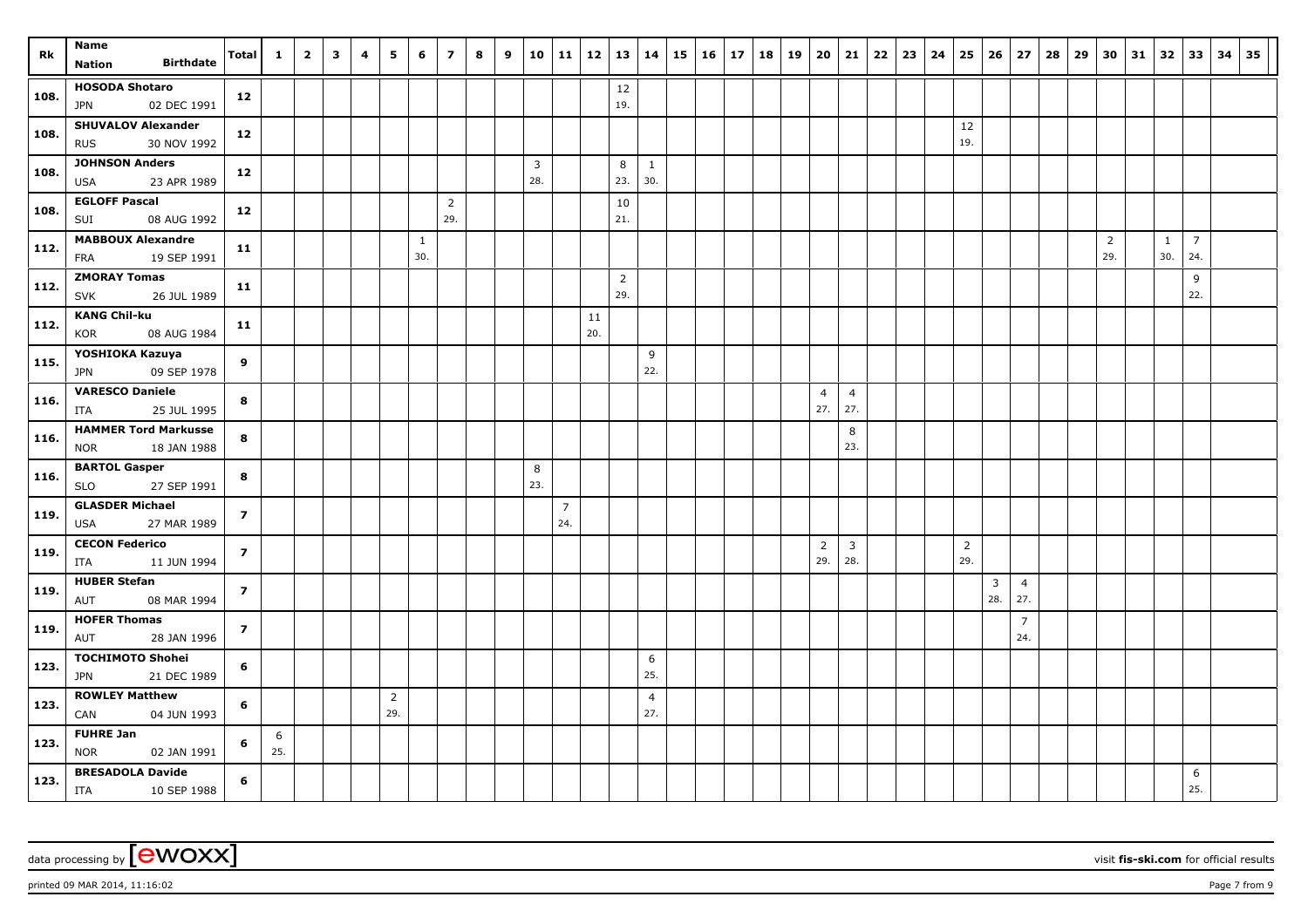| Rk   | Name                                                     | Total                   | $\mathbf{1}$                   | $\overline{2}$ | $\overline{\mathbf{3}}$ | 4 | 5 | 6                     | $\overline{7}$ | 8 | 9 | 10                    | 11                    | $12 \mid 13$                   |                     | 14       |                       | 15 16 | 17 | $18$ 19 | $20 \mid 21$ |                       | 22 | 23                  | 24 | 25 | 26 | 27                    | 28 | 29 | 30 | 31       | 32 33                 |                       | 34 | 35 |
|------|----------------------------------------------------------|-------------------------|--------------------------------|----------------|-------------------------|---|---|-----------------------|----------------|---|---|-----------------------|-----------------------|--------------------------------|---------------------|----------|-----------------------|-------|----|---------|--------------|-----------------------|----|---------------------|----|----|----|-----------------------|----|----|----|----------|-----------------------|-----------------------|----|----|
|      | <b>Birthdate</b><br><b>Nation</b>                        |                         |                                |                |                         |   |   |                       |                |   |   |                       |                       |                                |                     |          |                       |       |    |         |              |                       |    |                     |    |    |    |                       |    |    |    |          |                       |                       |    |    |
| 127. | <b>MIETUS Grzegorz</b><br>20 FEB 1993<br>POL             | 5                       |                                |                |                         |   |   |                       |                |   |   |                       |                       |                                |                     | 5<br>26. |                       |       |    |         |              |                       |    |                     |    |    |    |                       |    |    |    |          |                       |                       |    |    |
| 127. | <b>RUDA Adam</b><br>18 NOV 1995<br>POL                   | 5                       |                                |                |                         |   |   |                       |                |   |   |                       |                       | 5<br>26.                       |                     |          |                       |       |    |         |              |                       |    |                     |    |    |    |                       |    |    |    |          |                       |                       |    |    |
| 129. | <b>MORASSI Andrea</b><br>30 AUG 1988<br>ITA              | $\overline{\mathbf{4}}$ |                                |                |                         |   |   |                       |                |   |   | $\mathbf{1}$<br>30.   | $\overline{2}$<br>29. |                                |                     |          |                       |       |    |         |              |                       |    | $\mathbf{1}$<br>30. |    |    |    |                       |    |    |    |          |                       |                       |    |    |
| 129. | <b>YLITAPIO Santeri</b><br>22 FEB 1997<br>FIN            | 4                       |                                |                |                         |   |   |                       |                |   |   | $\overline{4}$<br>27. |                       |                                |                     |          |                       |       |    |         |              |                       |    |                     |    |    |    |                       |    |    |    |          |                       |                       |    |    |
| 129. | <b>MUELLER Lukas</b><br>AUT<br>14 MAR 1992               | 4                       |                                |                |                         |   |   |                       |                |   |   |                       |                       |                                |                     |          |                       |       |    |         |              |                       |    |                     |    |    |    |                       |    |    |    |          | $\overline{4}$<br>27. |                       |    |    |
| 129. | <b>CIKL Martin</b><br>17 AUG 1987<br>CZE                 | $\overline{\mathbf{4}}$ |                                |                |                         |   |   |                       |                |   |   |                       |                       |                                |                     |          |                       |       |    |         |              |                       |    |                     |    |    |    |                       |    |    |    |          |                       | $\overline{4}$<br>27. |    |    |
| 133. | <b>OJALA Juho</b><br>17 MAR 1995<br><b>FIN</b>           | $\overline{\mathbf{3}}$ |                                |                |                         |   |   |                       |                |   |   |                       |                       |                                |                     |          |                       |       |    |         |              |                       |    |                     |    |    |    |                       |    |    |    | 3<br>28. |                       |                       |    |    |
| 133. | <b>LEJA Krzysztof</b><br>21 FEB 1996<br>POL              | $\mathbf{3}$            |                                |                |                         |   |   |                       |                |   |   |                       |                       | $\overline{\mathbf{3}}$<br>28. |                     |          |                       |       |    |         |              |                       |    |                     |    |    |    |                       |    |    |    |          |                       |                       |    |    |
| 133. | <b>KALINITSCHENKO Anton</b><br><b>RUS</b><br>22 JUL 1982 | $\mathbf{3}$            | $\overline{\mathbf{3}}$<br>28. |                |                         |   |   |                       |                |   |   |                       |                       |                                |                     |          |                       |       |    |         |              |                       |    |                     |    |    |    |                       |    |    |    |          |                       |                       |    |    |
| 133. | <b>SARDYKO Alexander</b><br><b>RUS</b><br>08 MAY 1990    | $\mathbf{3}$            |                                |                |                         |   |   | $\overline{3}$<br>28. |                |   |   |                       |                       |                                |                     |          |                       |       |    |         |              |                       |    |                     |    |    |    |                       |    |    |    |          |                       |                       |    |    |
| 137. | <b>SAKALA Filip</b><br>CZE<br>21 MAY 1996                | $\overline{2}$          |                                |                |                         |   |   | $\overline{2}$<br>29. |                |   |   |                       |                       |                                |                     |          |                       |       |    |         |              |                       |    |                     |    |    |    |                       |    |    |    |          |                       |                       |    |    |
| 137. | <b>BRANDT Johan Martin</b><br><b>NOR</b><br>24 DEC 1987  | $\overline{2}$          | $\overline{2}$<br>29.          |                |                         |   |   |                       |                |   |   |                       |                       |                                |                     |          |                       |       |    |         |              |                       |    |                     |    |    |    |                       |    |    |    |          |                       |                       |    |    |
| 137. | <b>ZHAPAROV Radik</b><br>29 FEB 1984<br>KAZ              | $\overline{2}$          |                                | 2<br>29.       |                         |   |   |                       |                |   |   |                       |                       |                                |                     |          |                       |       |    |         |              |                       |    |                     |    |    |    |                       |    |    |    |          |                       |                       |    |    |
| 137. | <b>RUTKOWSKI Lukasz</b><br>22 JAN 1988<br>POL            | $\overline{2}$          |                                |                |                         |   |   |                       |                |   |   |                       |                       | $\overline{2}$<br>29.          |                     |          |                       |       |    |         |              |                       |    |                     |    |    |    |                       |    |    |    |          |                       |                       |    |    |
| 137. | <b>EGLOFF Luca</b><br>06 JUN 1995<br>SUI                 | $\overline{\mathbf{2}}$ |                                |                |                         |   |   |                       |                |   |   |                       |                       |                                |                     |          |                       |       |    |         |              |                       |    |                     |    |    |    | $\overline{2}$<br>29. |    |    |    |          |                       |                       |    |    |
| 137. | <b>LAMB Chris</b><br>USA<br>21 JUN 1989                  | $\overline{2}$          |                                |                |                         |   |   |                       |                |   |   |                       |                       |                                |                     |          | $\overline{2}$<br>29. |       |    |         |              |                       |    |                     |    |    |    |                       |    |    |    |          |                       |                       |    |    |
| 137. | <b>NOMME Martti</b><br>07 AUG 1993<br>EST                | $\overline{2}$          |                                |                |                         |   |   |                       |                |   |   |                       |                       |                                |                     |          |                       |       |    |         |              | $\overline{2}$<br>29. |    |                     |    |    |    |                       |    |    |    |          |                       |                       |    |    |
| 144. | <b>TROFIMOV Roman- Serg</b><br><b>RUS</b><br>19 NOV 1989 | $\mathbf{1}$            |                                |                |                         |   |   |                       |                |   |   |                       |                       |                                |                     |          |                       |       |    |         |              |                       |    |                     |    |    |    |                       |    |    |    |          |                       | $\mathbf{1}$<br>30.   |    |    |
| 144. | <b>SUZUKI Sho</b><br><b>JPN</b><br>20 APR 1990           | $\mathbf{1}$            |                                |                |                         |   |   |                       |                |   |   |                       |                       |                                | $\mathbf{1}$<br>30. |          |                       |       |    |         |              |                       |    |                     |    |    |    |                       |    |    |    |          |                       |                       |    |    |

 $p$ rinted 09 MAR 2014, 11:16:02  $p = 8$  from 9